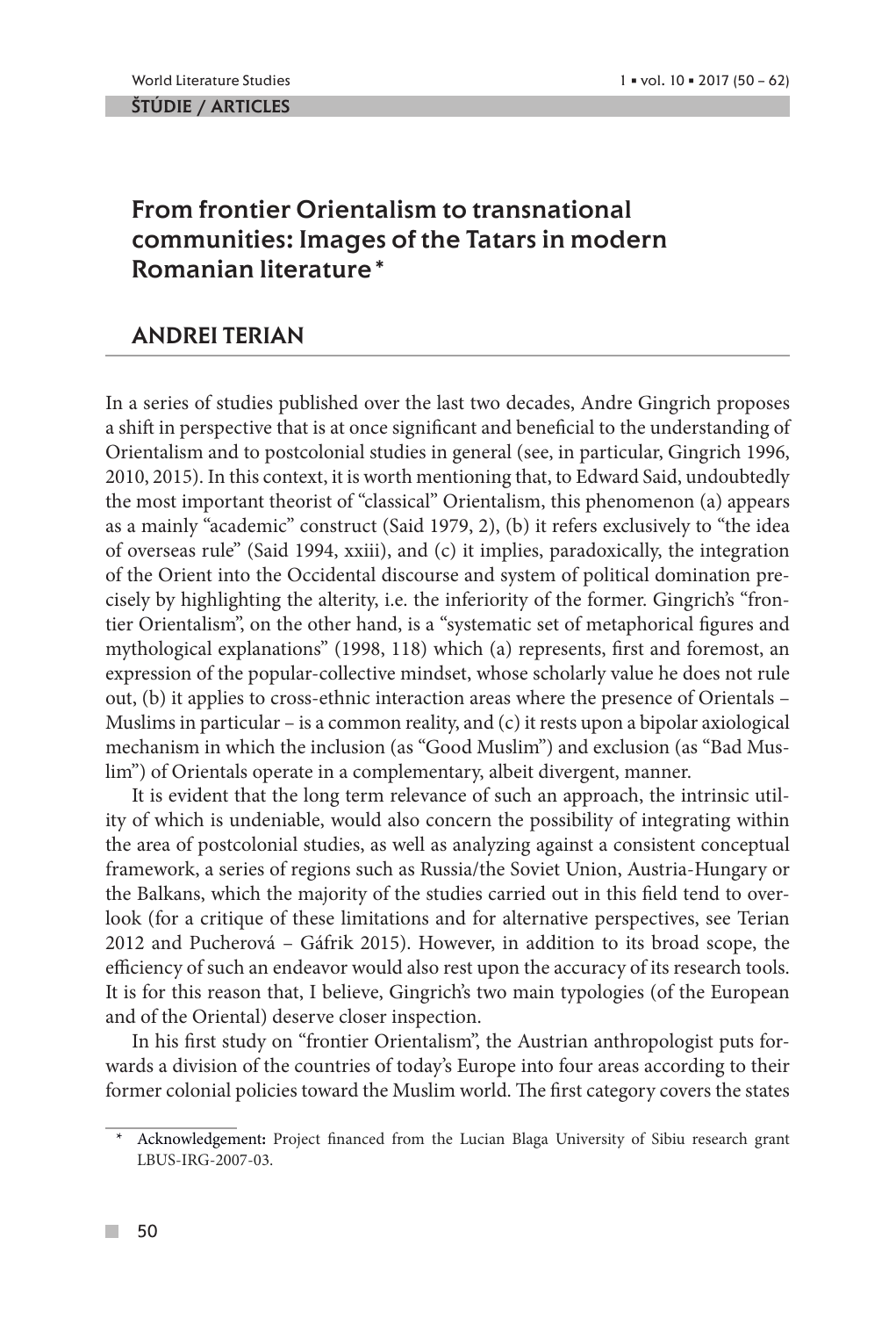that, due to their overseas colonies, constitute the primary concern of "classical" postcolonial studies, namely, in Said's framework: Britain, France, the Netherlands and to some extent, Italy. As "countries with limited colonial power in more adjacent regions of Muslim periphery" (Gingrich 1996, 101), Spain, Austria, Hungary and to some degree, Russia fall into the second category. The third category includes the majority of European states, from Portugal, Belgium and Germany to the Nordic countries, the Baltic states and Poland, which have never had colonies or dominions, at least not in the Muslim world. The fourth class brings together "the countries of southeastern Europe that for several centuries have had a significant Muslim population, either a resident majority or an old local minority" (101). This includes, in addition to Turkey, every state of the Balkan Peninsula – Greece, Bulgaria, Romania, Albania and the southern countries of former Yugoslavia—where the Muslim community is "one among the many outcomes from an inverse colonial past" (101).

This map calls, no doubt, for further nuancing. It is far-fetched, I reckon, to claim that Portugal, for instance, with its colonies in Indonesia, India and Southeast Africa, has never held any influence in the Islamic world. I also think that Russia may easily qualify for the first category, given its colonial policy toward Crimea, the Caucasus and Central Asia (and this without mentioning the support granted to the Arab nationalist movements by the Soviet Union during the Cold War). However, despite such nuances, the map proposed by Gingrich remains, by and large, quite accurate. Yet, its main fault lies not with the classification of the countries, but with his categories, which project retrospectively present-time criteria (current country borders) onto a much more complex past. For this reason, I find profoundly debatable Gingrich's claim that Southeast European countries, which fall into the fourth category, have "had" a significant Muslim population, since their borders, broadly traced at the end of the 19th century and after World War I, are, to some extent, the outcome of political compromise rather than historical and demographic inquiry. For example, the fact that in the Balkans three wars aimed at redefining the borders were fought in less than two years (1912–1914) – the First Balkan War (1912–1913), which brought the Balkan countries face to face with Turkey, the Second Balkan War (1913), in which the Balkan countries turned their guns on each other, and World War I (1914–1918), which involved the entire world – shows that, time and time again, the countries in this region displayed an understanding of their "natural" territorial right far removed from their actual borders. On various occasions, for instance, when Northern Dobruja became a part of Romania (1878) and Bulgaria assimilated Northern Thrace (1913), the Balkan states annexed territories that accommodated large Muslim communities.

The second set of instruments Gingrich proposes with a view to understanding frontier Orientalism includes the ethical and axiological opposition between "Bad Muslim" (perceived as an aggressor and enemy) and "Good Muslim" (submissive and cooperating). These two categories illustrate the dual image of the Muslim in modern Austrian society and culture: "the 'Turk' is a metaphor for the Bad Muslim, the 'Bosnian' stands for the Good Muslim" (107). What should be noted here is not so much the identification of the Oriental with the Muslim, nor the ascription of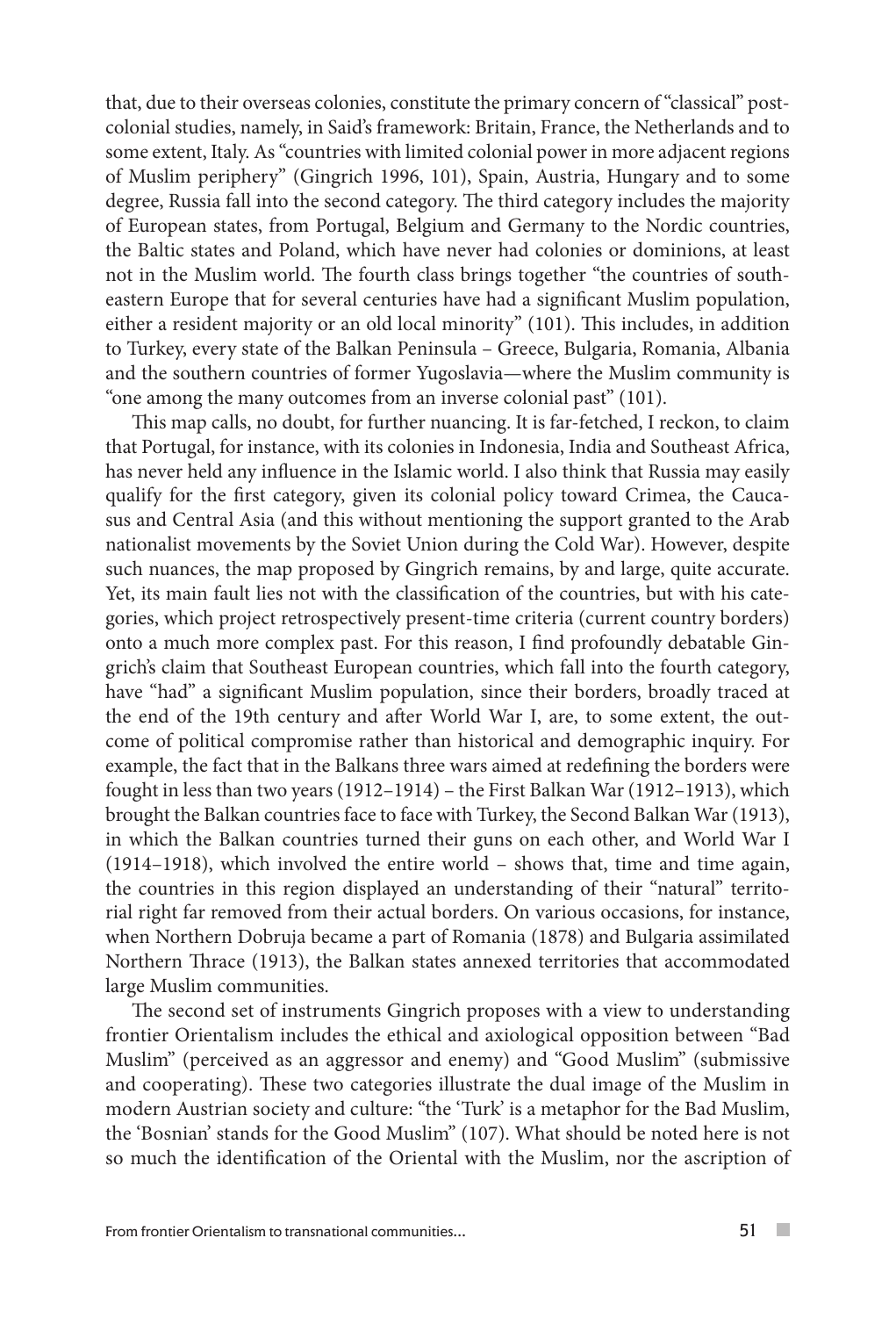axiological values to certain ethnic groups – in both cases, Gingrich points to the possibility of using other contents to fill these categories – but rather the rationale behind them. Hence, in contexts other than the centuries-old Habsburg-Ottoman wars, judging an ethnic minority in terms of "good" or "bad" was, to some extent, a matter of whether the latter had its interests represented before a multinational or colonial power by a nation-state. A minority enjoying no support from a nation-state is, in principle, loyal to its host country. Before striving for independence, it declares its autonomy and it is for this reason that ethnic groups are sometimes talked out of their aspirations for independence and into a federation (as it did happen to the Bosnians in Tito's Yugoslavia). Without logistic, economic and/or political support from a nation-state, a minority is but a marginal threat to the colonial empire or the multinational state. Conversely, when an ethnic group has its interests represented by a nation-state (as well), this double allegiance – to both the nation state and the host state – can cause a rift in its identity. Through their interactions with the "real" Motherland, ethnic minorities sometimes skip the autonomy phase, proclaiming their independence or claiming the transfer of territories to the nation-state with which they identify. Moreover, the nation-state in question, with its economic power, army, propaganda apparatus and diplomatic network, can either pressure the multinational state into granting additional rights to "its" minority or even declare war on its potential oppressor. These scenarios are thus just as many grounds for the collective conscience of a certain nation to deem minorities that lack support from another nation-state worthy of more favorable representation and the ethnic groups endorsed by such a state, worthy of a less favorable one. In this respect, we must not forget that while the Turks had their own country, which turned into an imperial power in modern times, the Bosnians established their own nation-state only later (1990s), eighty years after they no longer shared a common border with Austria.

I think the previous clarifications may be essential to understanding the manner in which frontier Orientalism operates in other areas of Eastern Europe than the one examined by Gingrich. To this end, I will analyze the image of the Tatars as reflected in modern Romanian literature, from the advent of the Romanian "national revival" (c. 1830) to the onset of the communist regime (1948). Consequently, I believe that two basic geopolitical premises must be taken into account: the absence of any significant territorial dispute between the Romanians and the Tatars in modern times and the fact that, during that period, Southeast European Tatars took no initiative to establish their own nation-state.

### **AN OVERVIEW OF ROMANIAN-TATAR RELATIONS**

For the Romanians, their historical relations with the Turks played a crucial role in the shaping of their national identity. For more than five centuries (from 1369 to 1914), the Romanian princes and kings fought the Ottoman Empire on numerous occasions with varying degrees of success and for nearly four centuries, two of the historical Romanian regions (Wallachia and Moldova) found themselves under the more or less overtly asserted authority of the "Sublime Porte". The Romanian political and cultural imaginary harnessed this geopolitical proximity, using it as a source of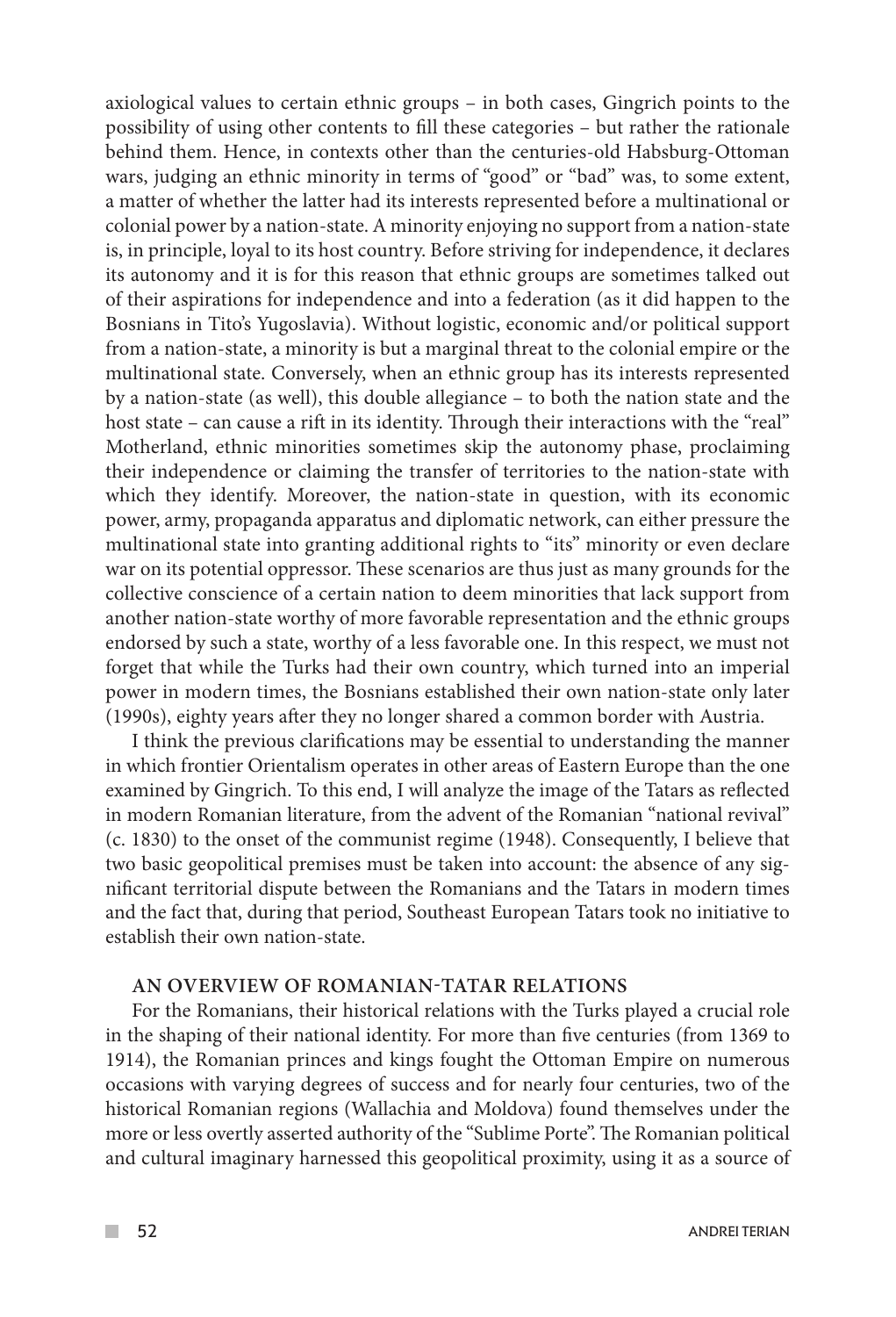inspiration for many heroic metanarratives and for an adage, frequently quoted by the modern local elites: "While we were fighting the Turks, they [the Westerners] were building their cathedrals." As Lucian Boia puts it: "through this heroic argument, the delay in the development of the Romanian provinces is put down to attrition and the West is reminded of its debt to the Romanians" (2013, 63).

On the other hand, Romanian-Tatar relations were equally complex and discontinuous. Between 1241 and 1359, the current Romanian territory was repeatedly raided by the Tatar hordes, yet these attacks triggered no major population movements. A well-known Tatar legend nevertheless recounts that, in 1261, a Muslim group did settle in Dobruja (Williams 2001, 203), against the backdrop of the political rivalry between Byzantium and the Second Bulgarian Tsardom. At the beginning of the next century, in the waning days of the Byzantine Empire, Dobruja had become an autonomous despotate, existing as such until 1388, when the Wallachian voivode Mircea the Elder took notice of its strategic importance and seized control over the region before the Turks had a chance to do it first (Gemil 2009, 93–94). Yet, the Romanian rule over Dobruja would last for less than thirty years, until 1417, when the province was conquered by the Ottoman sultan Murad I (139). For the Turks, Dobruja was of vital strategic importance since it provided direct access to Poland, Lithuania and Crimea by land. By the end of the 15th century, the true geopolitical potential of the province was to be confirmed when the Crimean Tatars declared themselves vassals of sultan Mehmed II (1475) and the Ottomans conquered Bujak, i. e., Southern Bessarabia (1484), thereby creating a bridge between Istanbul and Crimea. In the coming centuries, the Turks would further secure this gateway, encouraging the settling of the Nogai Tatars both in Budjak and in Dobruja. By doing so, the Ottomans not only ensured the ethnic and religious homogeneity of their "Crimean bridge" but also extended their outposts, gaining firmer control over the Romanian principalities. Between the 15th and the 18th centuries, the Tatars conducted repeated punitive raids against the three Romanian countries, leaving a strong impression on both the collective memory and the chronicles of the time, where the image of the barbarian, savage Tatar had already begun to take shape (Fodor 2013).

The year 1783 saw the advent of a new chapter in the Romanian-Tatar relations: by annexing the Crimean Khanate, Russia put an end to the last Tatar form of state organization and thus to their raids against the Romanian territories. This moment marked the beginning of a series of Tatar immigration waves to Dobruja (Karpat 1985, 65), the most important of which occurred in 1783, 1812 (when the Treaty of Bucharest was signed, whereby Turkey and Moldova ceded Bessarabia – Budjak included – to Russia) and 1856 (when, during the Crimean War, Russia launched yet another persecution campaign against the Muslims). Yet, since these waves of Tatar immigrants did not settle in the then Romanian provinces, their inhabitants showed no significant reaction to them. It should be noted, even though we cannot further explore this hypothesis in the present article, that the images of the Turks and Tatars in Romanian literature are the opposite of those reflected in Russian literature. While the former portrays the Turks as a constant threat and the Tatars as figures of an increasingly picturesque nature, the latter paints a much more complex portrait of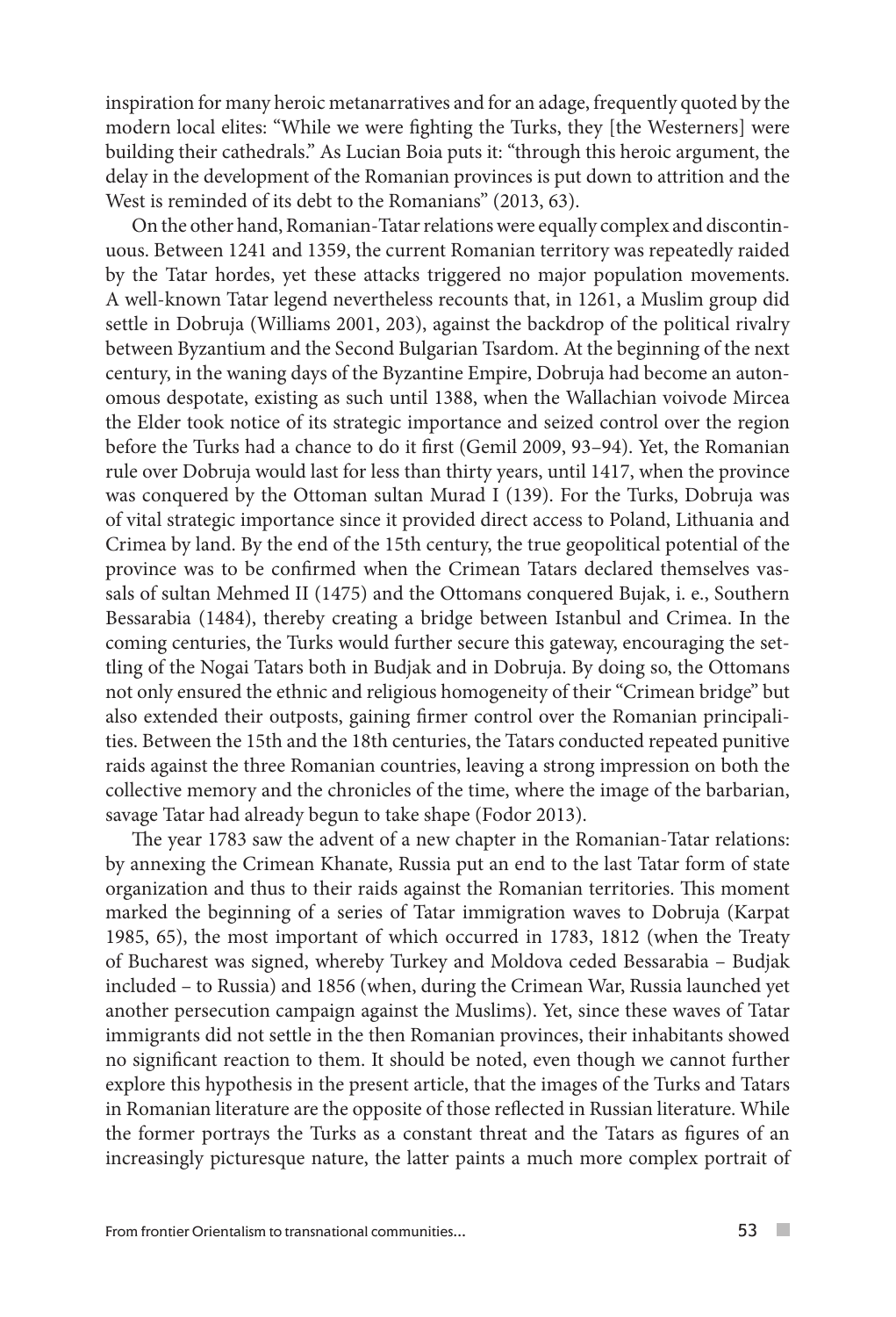the Turks, while the Tatars are seen mainly as constant aggressors who "embody the dark Asian element of the Russian heritage" (Ungurianu 2007, 44).

However, the real turning point was to come in 1878, when, soon after the end of the Russo-Turkish war, at the Congress of Berlin, Romania was not only officially recognized as an independent state, but was also ceded control over northern Dobruja as a form of war reparation, while the southern part of this region was given to Bulgaria. Although the Romanian elite was quick to fabricate a series of legitimizing metanarratives on which to ground the "historical" right of its country to Dobruja, the truth is that, at the time when the Treaty of Berlin was signed (see Karpat 2002, 226), most of the 225,753 inhabitants of the province were Muslims (126,924 – of which the Tatar community, with its 71,146 members, was the largest ethnic group, and 48,784 Turks). The Romanians ranked only third in the number of members (46,504, amounting to 21% of the population), closely followed by the Bulgarians (30,237), which prompted the two Balkan countries to frequently dispute their control over the region. It is for this reason that, for Romania and Bulgaria alike, Dobruja was, as the British politician William Gladstone aptly puts it, "a gift ungraciously given and reluctantly received" (Iordachi 2002, 172). However, in the decades to come, the Tatar community was to prove a minority peaceful toward the young Romanian kingdom, so much so that, in their honor, King Carol I commissioned the erection of a "Great Mosque" in Constanța, the largest city in northern Dobruja, which he inaugurated in 1913 and which would henceforth bear his name (Williams 2001, 278).

## **ORIENTALIZATION OF THE TATARS IN MODERN ROMANIAN LITERATURE**

In this specific geopolitical context, three major factors contributed to (re)imagining the Tatar figure in the Romanian literature of the 19th century. One of these is the privileged role literature played in shaping the identity of emerging nations (Thiesse 2001, 133–158) by creating an Other meant to reflect and enhance their ethnic profile. To this purpose, the Tatars, in a manner similar to the Turks, served as a convenient pretext for the writers of that time to highlight not only the heroism of the Romanian people, but also their alleged civilizing mission. On the other hand, it is worth mentioning that, despite the progressive intervention of the major European powers (especially Russia) in the Balkans, Moldova, Wallachia and later the United Principalities remained under Ottoman rule until 1878, which accounts for the Romanian writers' constant concern not to offend Turkish sensitivities and the vilification of the Tatars. Last but not least, it is evident that the frequency of Tatar portrayals in the Romantic literature of the mid-19th century is influenced by the local history of each region. In Transylvanian literature, for instance, the Tatars are virtually non-existent; the literary works produced in Wallachia feature Tatars now and then, on a par with the Turks, while, for the Moldovan historical literature, the Tatar served as a main antagonist.

These characteristics are especially evident in the works of Vasile Alecsandri (1821–1890), probably the most iconic writer of the time of the Romanian "national revival". A polymath born in Moldova, Alecsandri tried his hand at all genres, produc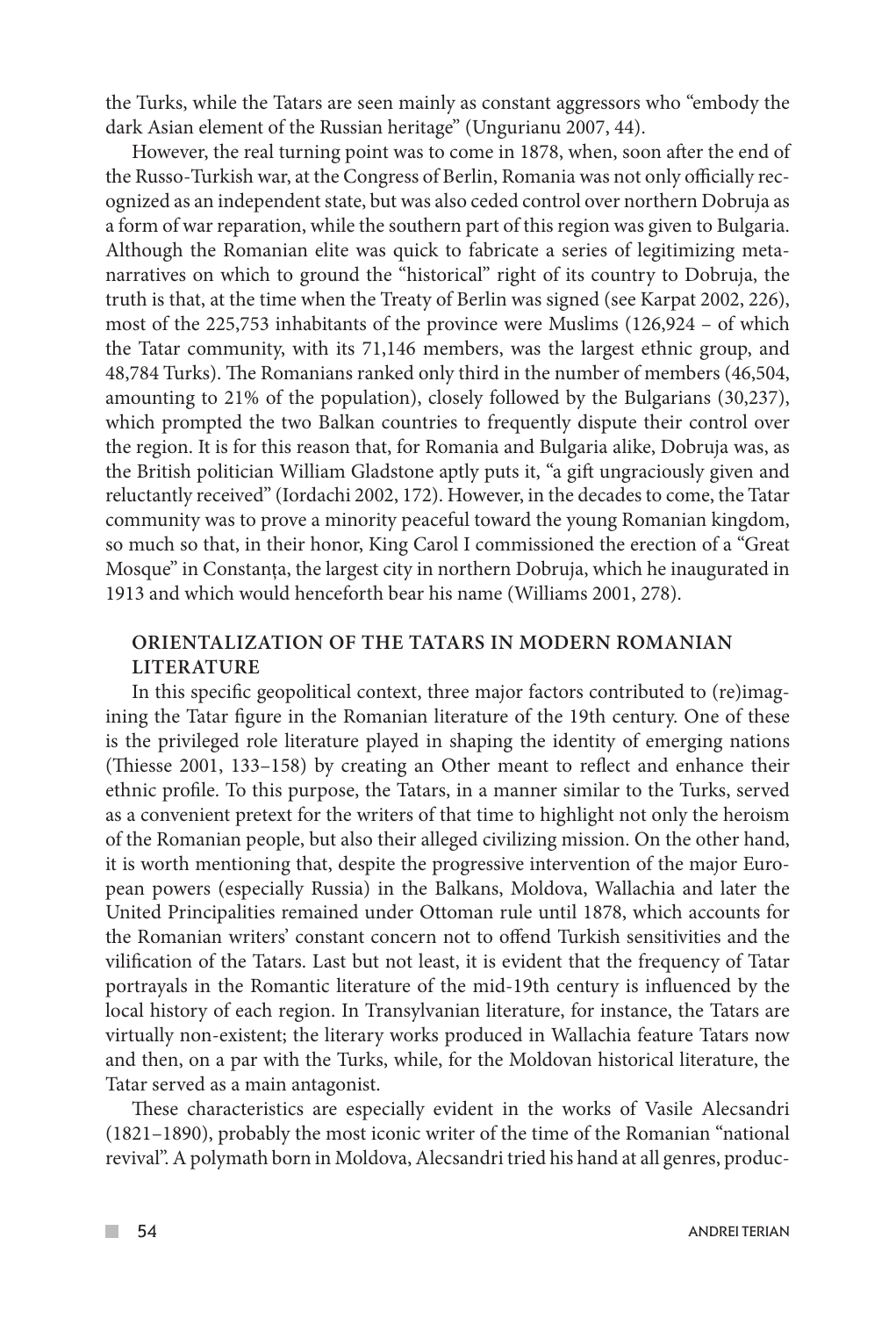ing, among others, some of the first Romanian literary works devoted to the Tatars. A three octave poem, "Tătarul" (The Tatar, 1843), allegedly an "old song" collected by Alecsandri, cautions the medieval Tatar against invading Romanian territory (this and the following translations are those of the present author): "Oh Tatar, hold your horse,/ Oh Tatar, tighten its bridle,/ Oh Tatar, leave the shore,/ To cross the river try no more,/ Yes, on the holy cross I swear!/ Others like your horse and you,/ Across the river I once threw,/ Oh Tatar, Oh Tatar!" (1966/1, 55) Yet, the aggressor dismisses the warning, which leads to his demise at the end of the poem, when he falls prey to the ravens. It should be noted that, in this as in most Romanian literary works authored by Romantic writers, the Tatar is denied the right to express himself, his psychological profile being reduced to a stereotype: cruelty, aggressiveness or greed. Yet, in another poem, written and published three decades later, "Dan, căpitan de plai" (Captain Dan, 1875), the image of the Oriental is far more complex. Although the Tatar's portrayal remains that of a ruthless invader, he nonetheless acknowledges the courage and wisdom of the Romanian, embodied by a fictitious 15th-century Moldovan captain. In fact, his esteem of the enemy runs so deep that it verges upon camaraderie or even blind faith, as Khan Giray allows Dan, his prisoner, to return to his homeland and kiss the ground one last time before his execution (1966/2, 71–82). Nonetheless, this hardly points to an attempt by Alecsandri to understand alterity: regardless of how many virtues the Tatars have, in his works they serve either as contrasting elements or some sort of convex mirrors, meant only to reflect the merits of the Romanians.

In Alecsandri's series of *Legends*, in which the above-mentioned poem was included, the role of the Other is played not only by the Tatars, but also by different other nations – the Poles, the Magyars and, in a few cases only, the Turks, which the author approaches with tactical precaution in his pre-Independence War works. On the other hand, in *Bătăliile românilor. Fapte istorice* (Battles of the Romanians. Historical Facts, 1859) and *Legende istorice* (Historical Legends, 1865), written by Alecsandri's Wallachian counterpart, Dimitrie Bolintineanu (1819–1872), the Tatars and the Turks, whose roles and profiles are largely interchangeable, serve as the leading antagonists. Yet, a certain distinction is made between the two communities: while the Turks are frequently individualized (onomastically, too, by the names of certain Sultans or Pashas), they can articulate larger discourses and, in some cases, they are also characterized indirectly, through references to elements of the Muslim culture and civilization, the Tatars are, by and large, portrayed collectively, less vocal and devoid of any psychological and civilizational depth. Since they bring an end to any civilization they interact with, they are often associated with apocalyptic images: "The Khan and the Tatars march into the land/ Leaving behind mourning and graves!" ("Coroba" – Bolintineanu 1981, 703). After all, Bolintineanu is probably the Romanian poet that contributes the most to the medieval European stereotypes concerning the Tatars and the Central Asian peoples in general, which were portrayed as savagely fierce hordes (Balakaeva 2007, 124). Such a behavior, to the poet, calls for an equally violent response on the part of the Romanians. In "Preda Buzescu", for example, the Romanian hero strikes the Khan's nephew with a club (Bolintineanu 1981,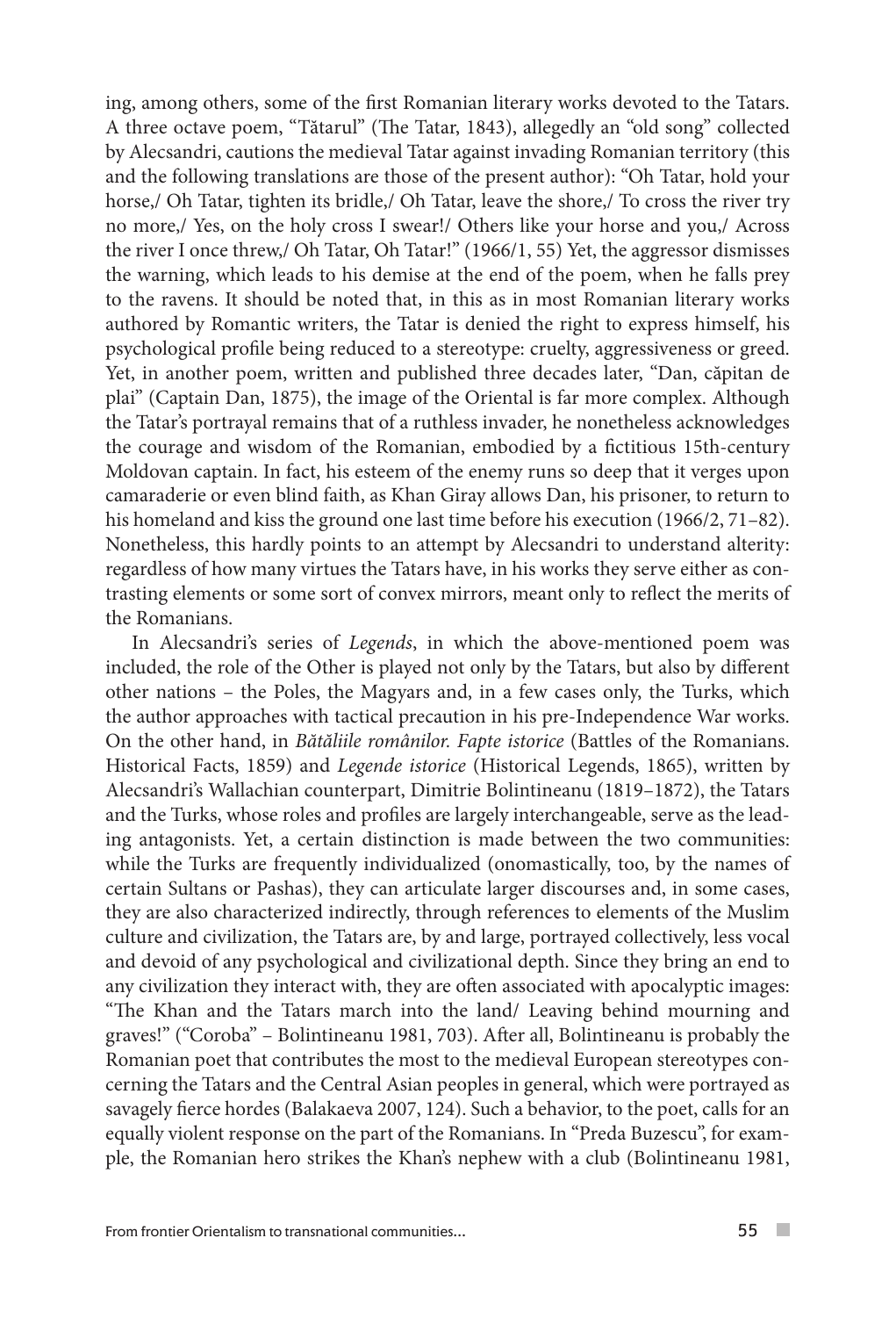112), while in "Fecioara de la Prut" (Maiden on the Prut), the young woman revenges her partner's and father's deaths by beheading the Khan (686).

Yet, despite being relegated to such simplistic and naive stereotypes, the Tatars were, in the context of 19th-century Romanian literature, a key element in the shaping of national identity. The works of prose fiction produced during this time especially attest to this, since they allow for greater subtlety of character and insight into their motivation, as is evident in the historical novellas of Gheorghe Asachi (1788–1869). In "Dragoș" (1852), for instance, Tatars account for the foundation (*descălecat*) of the medieval Moldovan state, which, according to Romanian chronicles, came into being when a Transylvanian chieftain went bison hunting with his men and thus came to assume rulership of the new-found territory (which also explains the image of the bison on the coat of arms of Moldova). Unsatisfied with this legend, Asachi attempts to offer "a make-believe explanation" for the establishment of Moldova (1992, 5). Specifically, he advances the idea that the hunting party was actually a confrontation between Dragoș and a Tatar emir who had kidnapped his soon-to-be daughter-inlaw, the fair Branda. As for the legend of the bisons, the author attributes it to the emir's physical appearance, whom Dragoș kills with a spear towards the end of the story:

Haroboe, the Tatar chieftain, with his monstrous face and intimidating stature, was a heathen who stood, in his prime, taller than all other Kalmuks. On his broad, swarthy face, two knit brows arched over a pair of round eyes, and between them a flat nose with wide nostrils, bordered on both sides by a mustache which, with his beard and hair, reminded of a lion's mane. On his helmet, taken from a famous German knight he had killed in a one on one fight and which, upon his triumph, he had sworn to wear for as long as he lived, two horn-like wings rose in a knightly fashion. His features, together with the helmet, gave the impression of a bison the likes of which roamed the mountains of Dacia. It was for his savageness that he came to be likened to this beast, and referred to as the Tatar *bison*   $(10-11).$ 

Although Haroboe is the main antagonist of the novella, his portrayal focuses solely on his physical stoutness, while his psychological profile refers to nothing more than his swaying between rage and shrewdness. Asachi does not devote himself to exploring other aspects of the Tatar culture and civilization, which, in the author's view, share many similarities with the average European people and whose citadel is of Dacian origin. More interesting, from this point of view, is another of Asachi's historical novellas, "Valea Albă" (The White Valley, 1855), the title of which points to the theater of a major battle Moldovan voivode Stephen the Great fought against the army of Sultan Mehmet II. Particularly striking about it is the fact that, except for a brief account of this confrontation with the Ottomans, the greatest part of the novella is devoted to the Tatars, although they took no actual part in the war. This approach stands as additional proof to the precaution measures taken by the Moldovan writers in recalling these interactions with the Ottomans – and Asachi, who for same time served as the head of the Moldovan censorship bureau, was no exception in this respect. Of particular importance to our subject matter is that, in this context, the Tatars are no longer a metonymy for the Turks and that the author establishes an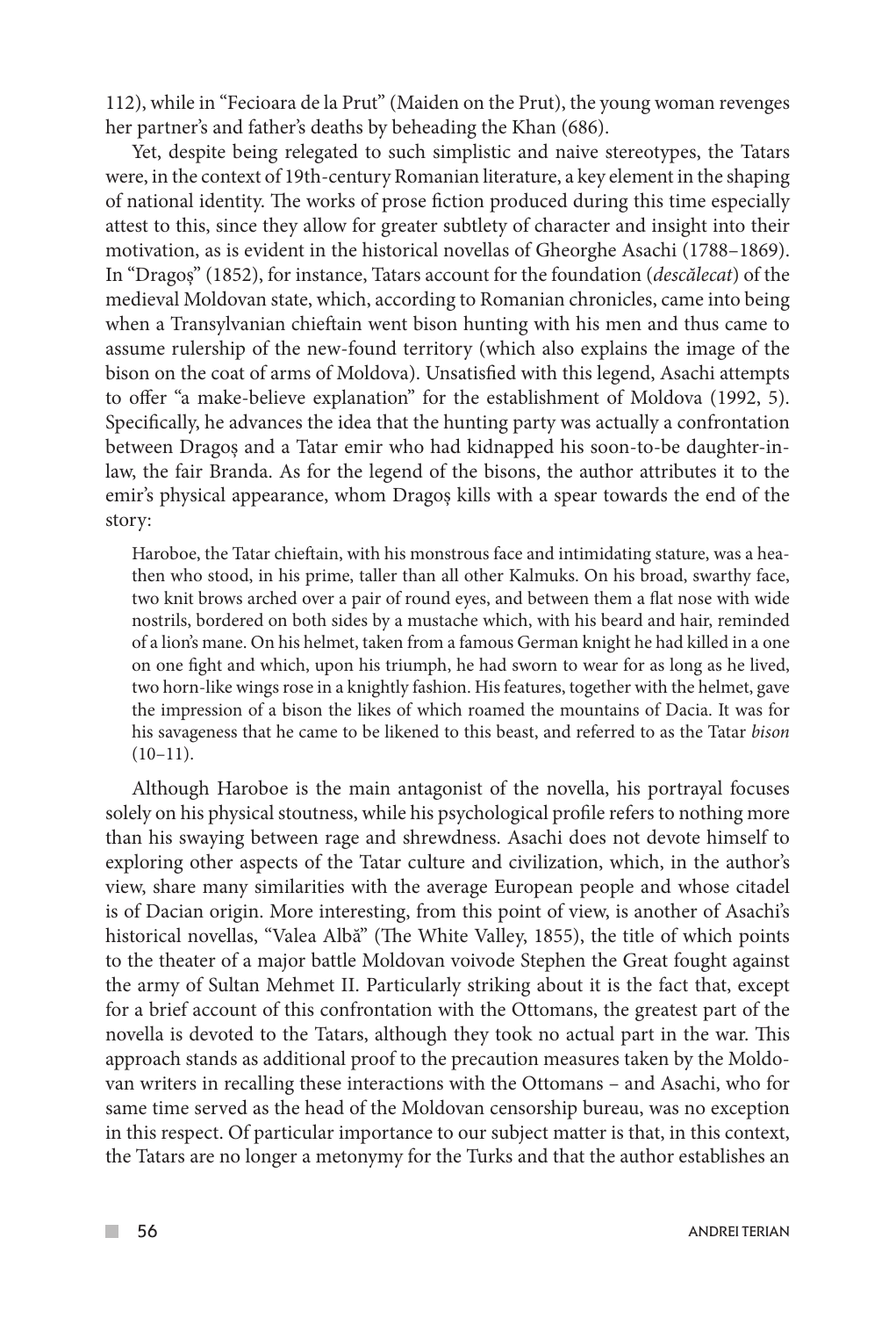ambivalent understanding of their ethno-psychological profile. The main plot of the novella, the romantic one, follows the love story between the Moldovan Ramadan and Fatme, daughter of the Crimean Khan Meñli I Giray and of a Romanian odalisque; the two lovers flee from Crimea, at that time under attack by the Ottoman troops, and take refuge in Moldova where the princess converts to her mother's faith and the young man enters the service of Stephen the Great. Besides this plot, the main Tatar characters of the novella are portrayed in antithesis to each other. The imam who attempts to kidnap Domnica – the Christian name of Fatme – stands out only for the "haughtiness of his blind fanaticism" (99), while Khan Meñli I Giray is at the same time a loving and tolerant father (virtues which become especially evident in the context of his daughter's conversion), as well as a wise and peace-loving ruler, "the greatest of the Crimean Khans", who "shares with Mithridates the honor of bestowing upon this country glorious historical memories" (75). Asachi is therefore to be remembered not only for painting the first favorable portrait of the Tatar in Romanian literature, but also for advancing the idea that one's ethnic or religious identity does not dictate their personality.

However, it would be wrong to assume that this novella marked the beginning of a campaign aimed at rehabilitating Tatars in the Romanian collective imaginary. On the contrary and paradoxically, probably the most eloquent evidence to the persistence of negative stereotypes about the Tatars in mid-19th century Romanian society comes in the form of a literary work where none of the characters are Tatar. It is the case of "Domnul Vucea" (Mister Vucea, 1888), a novella by Barbu Delavrancea (1858–1918), in which the author evokes the atmosphere of the early 1860s Romanian primary schools. In fact, the novella is but a series of variations on the theme of an appellation ("Ha, the Tatar!"), which, to the main character – a tyrannical teacher –, is the epitome of ethnic and moral inferiority. "Tatars" are, to Mister Vucea, not only his lazy, naughty students, whom he humiliates rather than educates, but also common criminals or even his dog, Pripășel, which is constantly in heat. It is hardly surprising that the teacher thinks the way he does, since he expects his pupils to give the following answer to his question regarding the number of minorities that live in Romania: "*More* than one, yet *the most* numerous and *the most* intelligent are the four and a half million Romanians, since the Romanians outsmart all others: Turks, Muscovites, Germans, Tatars, priests and Gypsies" (Delavrancea 1982, 227). Nonetheless, by presenting these nationalist views through a highly negative character, the narrator implicitly satirizes rather than endorses them.

## **TOWARDS TRANSNATIONAL COMMUNITIES**

Despite their different attitude towards the Tatars, the Romanian literary works of the 19th century seem to have one thing in common: the absence of background elements, caused by precarious knowledge of the culture and civilization of the Tatars. In fact, such ignorance regarding the Orient characterizes, with few exceptions, the largest part of the Romanian culture up to the 20th century. According to one of the first Romanian specialists in Oriental studies, "we are here at the gates of the Orient but we are not acquainted with the Orient and its inhabitants" (Popescu-Ciocănel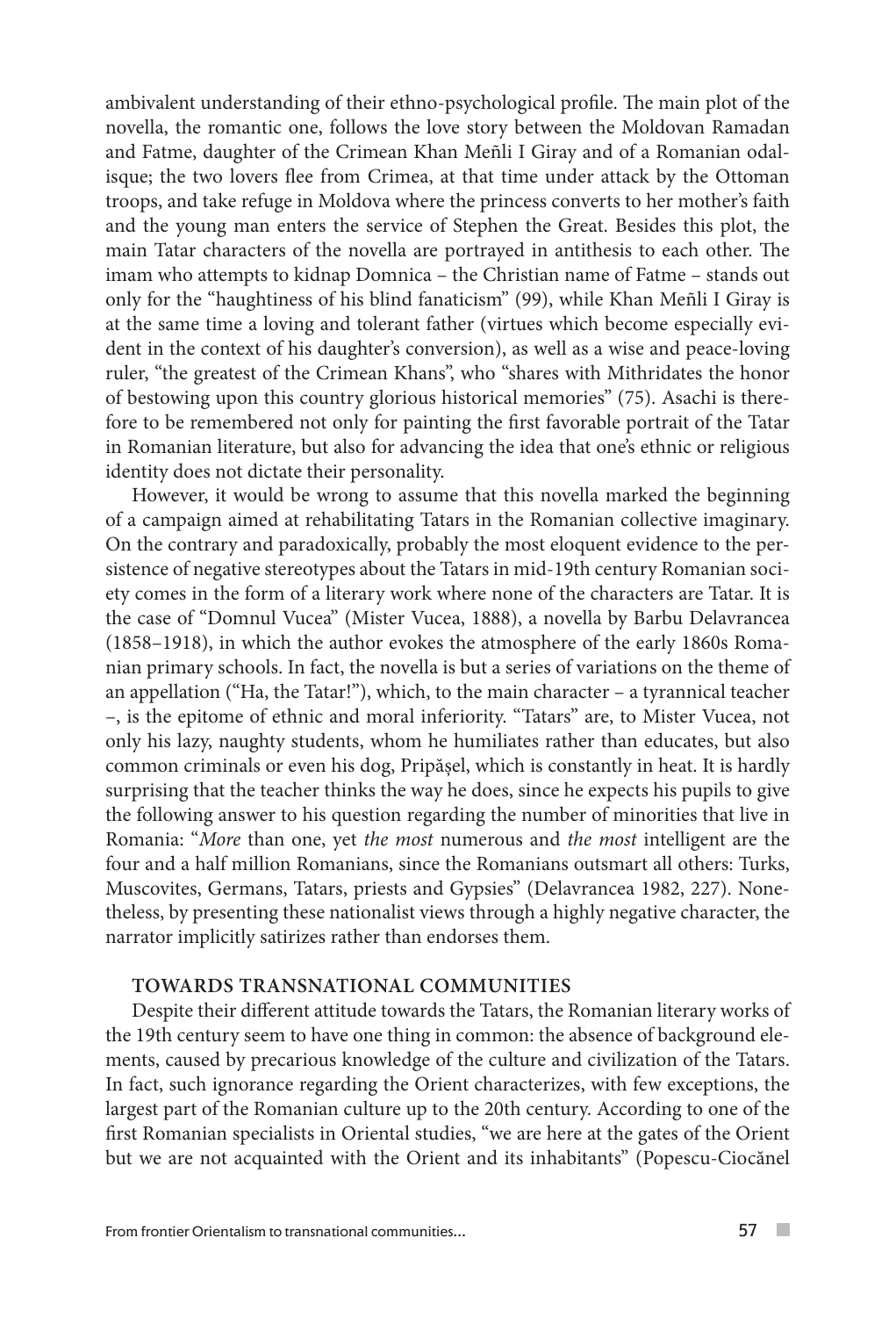1909, 25). It is true that this situation – and, with it, the attitude towards Tatars – started changing gradually towards the end of the 19th century when, in step with the growing interest in Oriental studies of the Romanian elites (see Ciurtin 1998, 213–449), there is an obvious development of critical methods in historiography; this would later lead to a gradual deconstruction of medieval myths about the Tatars and to a closer scrutiny of the circumstances of their interactions with the Romanians over the centuries. Still, perhaps more important than these transformations of the academic field was the fact that Northern Dobruja became part of Romania, which lead to the Tatars changing their status from quasi-legendary figures to a common presence in the Romanian society. Besides, their fully cooperating attitudes towards the new administrative regime gradually lead to a diminishing of negative stereotypes and, later, even to a reversal of such stereotypes. For example, the "national poet" Mihai Eminescu (1850–1889) had a significant position in the matter, since, despite his xenophobic reactions against other ethnic minorities, he defended the Tatars as early as 1878, in response to certain speculations according to which the Romanian state was supposed to support and govern a savage population:

[T]he peoples of Dobruja are not savage. […] [T]he Tatars are, for the most part, migrants from the Kuban steppes, that is from Russia, and are farmers, who have produced significant amounts of grain for export since the time of their settlement, which proves their dedication to regular farming work well above and beyond their daily needs. People who work for export and become both producers and consumers as part of the entire economy of Europe cannot be called savage (Eminescu 1989, 87).

A change of paradigm is seen in literature as well, even though, in the context of the shift of the Tatars from myth to reality, Romanian writers showed a significantly lower interest in this ethnic community at the end of the 19th century and the beginning of the 20th century. However, the Tatars became prominent literary figures again, once the historical Romanian novel (re)emerged, with its canonical expression in the works of Mihail Sadoveanu (1880–1961). In this respect, it is worth noting that, despite the nationalist ideology that is, to some extent, inherent to the genre in which he wrote, Sadoveanu, as opposed to his predecessors, practiced a certain type of ethnocultural ecumenism. This is particularly visible in his novels *Neamul Șoimăreștilor*  (The Șoimărești Clan, 1915) and *Frații Jderi* (The Jder Brothers, 3 vols., 1935–1942), where the Tatars are substantially represented. For instance, in *Neamul Șoimăreștilor*, the author portrays the political instability that marked the beginning of the 17th century, when, for several decades, the succession to the Moldovan throne had been disputed by rival factions that depended for support on the neighboring countries and on foreign mercenaries. Yet, despite the obvious patriotic undertones of the novel, Sadoveanu's attitude is not in any way xenophobic, on the contrary, given that one of the most well-rounded characters of that novel is the Tatar Bey Cantemir, the chieftain of the Budjak Nogais. Saved by the protagonist Tudor Șoimaru during the opening battle of the novel, Cantemir becomes the Moldovan captain's sworn brother, whom he would later join in most of his heroic and political adventures.

Apart from his courage and loyalty (of which there is no lack in Asachi's novels), the Bey displays a psychological and cultural depth that had never been seen before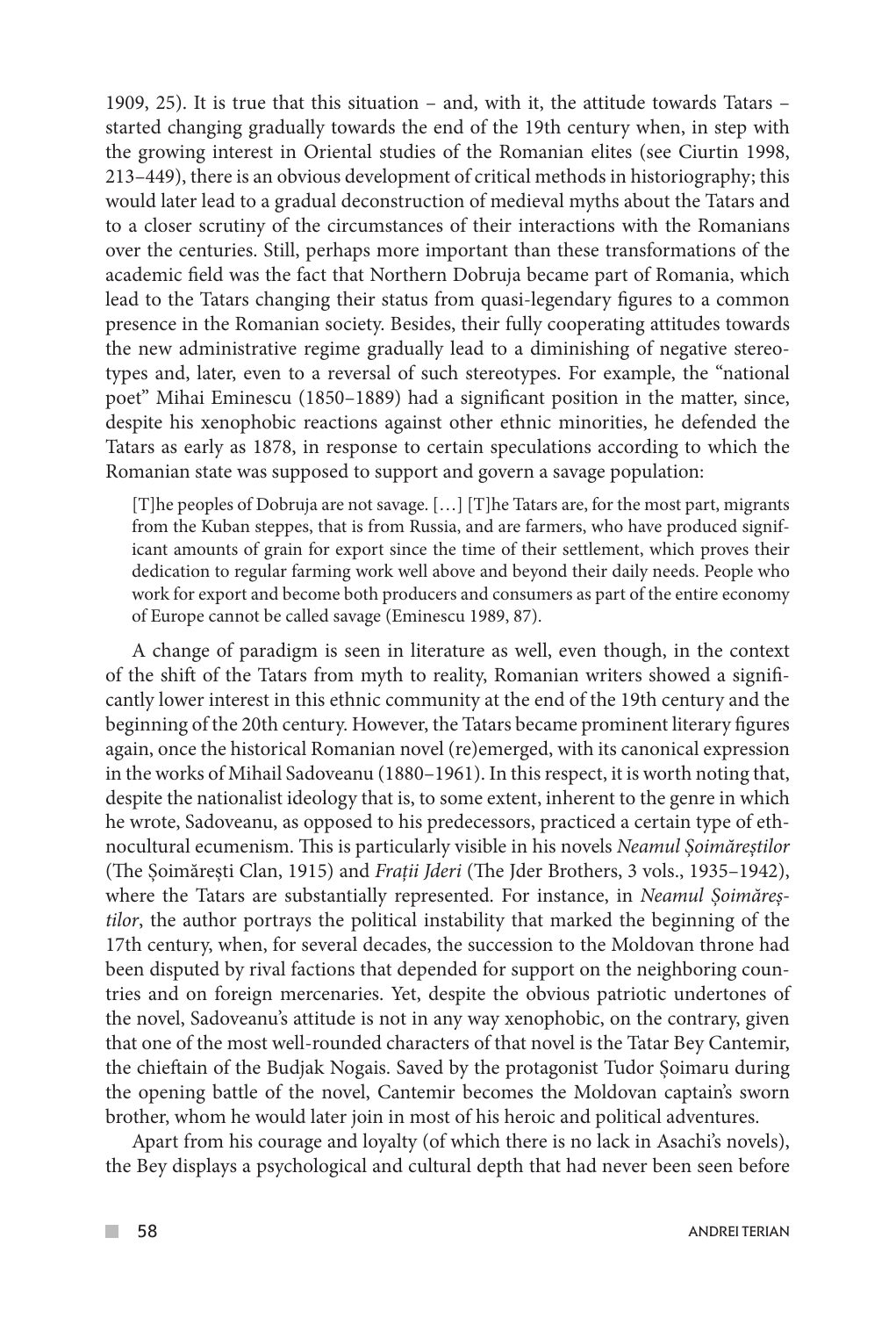in the Romanian portrayals of the Tatars. For example, upon his victory over the Movilă clan, Cantemir takes as slaves as many members of the former ruling family as he can, yet not with a view to collecting the bounty hanging over their heads, but as a means of preventing their execution at the hand of the new voivode (Sadoveanu 2011a, 41). Moreover, the Tatar Bey is the one who warns Șoimaru that the boyar girl for whom he fell is "as fickle as an April's day" (108). Yet, perhaps even more striking than Cantemir's psychological depth is his openness towards other cultures and religions. Educated by a Polish teacher and dressed in the French fashion, he avoids judging people by their religion: "The same God that created me is the same God that created any other man who is virtuous in his dress and conduct. […] [T]he laws of Muhammad, of 'Īsā [Jesus] and of Moses were given by the same God" (49). Although he does not share the Moldovans' affection for their homeland, he expresses his disagreement in a poetic and philosophical manner: "A man must be like the bird in the sky, and his eyes must not fixate for too long on a rock […]" (51). Moreover, he finds the vastness of the world so fascinating that he is tempted to leave for "the New World found by the Spaniards" (192). However, what truly bonds Cantemir to Șoimaru, apart from their duties and friendship, is the feeling of belonging to small(er) nations, at the mercy of the neighboring empires: "This is what wars are like […] especially in Moldova. Here, even storms swarm across the sky relentlessly; they rush upwards, bringing with them dust and sand, only to return from the mountains and pour down in torrents" (200). It is for this reason that Sadoveanu himself sympathizes with the character: Cantemir suggests allegiance to a transnational community, namely to an "international of small nations" (Casanova 2004, 247–253) where solidarity between the Romanian and Tatar peoples is based on structural similarities.

Although none of its Tatar characters lives up to Cantemir's level of complexity, *Frații Jderi* is nevertheless of great importance in the context through the variety of the situations in which the Tatars find themselves. As opposed to the previously mentioned novel, the plot of *Frații Jderi* takes place towards the end of the 15th century, during the rule of Stephen the Great, when the social and religious differences between the Tatars and the Moldovans were especially visible. In fact, one of the most important events in the first volume of the novel focuses on the Volga Tatars' invasion of Moldova, which lead to a direct confrontation between the two peoples. Even though Sadoveanu portrays the Tatars as a group of ruthless aggressors, the combined forces of two literary techniques greatly contribute to the softening of their image. On the one hand, before describing the invasion, the narrator sketches an ethnographic profile of the Tatars, carefully distinguishing between the "Steppe Tatars" and those of a Crimean origin, who "were well-versed in the ways of the world, lived in houses and had rose gardens above the level of the Black Sea" (2011b/1, 245). Moreover, some of the atrocities committed by the Volga Tatars are recounted indirectly, which may suggest that they were exaggerated or even altered by the popular imagination:

Rumor had it that many people from Poland or Moldova had gone to release their brothers, children or wives from slavery; rumor also circulated that many worthy men fled to the desert, hiding behind reeds and clumps of bushes during the day and, at night, chasing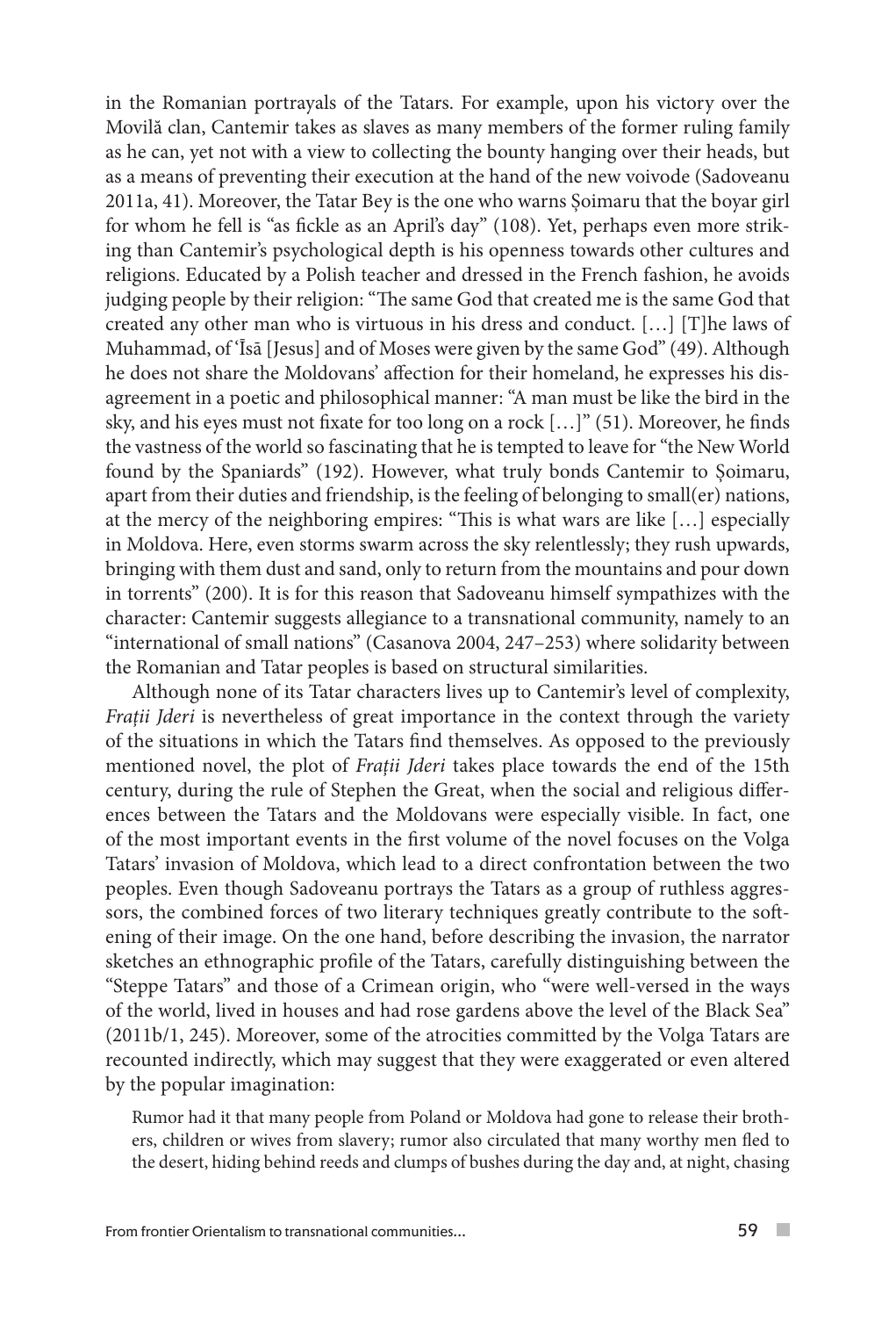the Holy Ghost, who had left behind a trail of bright smoke and stars by the name of The Road of the Slaves [i. e., the Milky Way] (245–246).

Aside from these collective portraits, the novel proposes numerous other portrayals of the Tatars that attest to their peaceful cohabitation with the Romanians. Undoubtedly, the most eloquent of them is that of Gheorghe Botezatu, a "true Tatar" who had converted to Christianity when very young and who would become "the most trusted friend" of the Jder family. Loyal and quiet, yet intelligent and practical, Gheorghe is a lesser version of Cantemir, loosely associated with the image of the "Good (ex-)Muslim". This, however, does not automatically mean that, to Sadoveanu, loyalty and religious conversion were prerequisites for a favorable portrayal of the Tatars; on the contrary, the narrative innovation that *Frații Jderi* proposes lies in its representation of the parables of the ethnic and religious relations between the two peoples as seemingly insignificant, picturesque anecdotes. This is, for instance, the case of the story of Mănăila the miller (2011b/3, 166–171), taken as a slave by the Tatars at an early age and transported to Crimea. There, the prisoner teaches the Tatars how to prepare *urdă* (sweet whey cheese, which the locals would later call *mănăilă* in his honor) and regains his freedom, but not before the Tatars show him how to hammer down thirty glasses of wine, one after another. What this story shows is that, even at such a small scale, Sadoveanu advances (perhaps more convincingly that in other contexts where the ideological undertones are more evident) the idea of a transnational community devoid of any relevant form of cultural difference.

#### **CONCLUSIONS**

Based on the analysis carried out above, the following conclusions can be drawn:

1. As is evident from the above examples, the Tatars are not a strong presence in Romanian literature, mainly as a result of their fluctuating and discontinuous relations with the Romanians. Yet, from a strictly literary point of view, it would not be too far-fetched to assume that these very fluctuations provided an opportunity for Romanian writers who could, in turn, more easily ascribe to them certain roles and significances: from archetypal enemy and irreconcilable Other, to mythical catalyst of the foundation of the medieval state, mirrored reflection of the "national character", and last but not least, peoples sharing a similar ethnic fate.

2. Apart from these variations in the portrayal of Tatars, this study also reveals that, between the middle of the 19th century and the middle of the 20th century, the images of the Tatars in the Romanian literature showed an evolution from the status of "Bad Muslim" to that of "Good Muslim". In other words, the tendency on the part of Romanian writers to Orientalize the Tatars as malefic Others waned and the modern authors started to see them rather as potential members of a transnational community.

3. On a larger scale, the above-mentioned evolution suggests that the moral values (good vs. bad) assigned to an ethnic group are anything but fixed in the context of a nation's literature, let alone in national literatures sharing the same geopolitical area. Far from contradicting the concept of "frontier Orientalism", such findings reinforce its comparative potential, which could be explored not only "horizontally"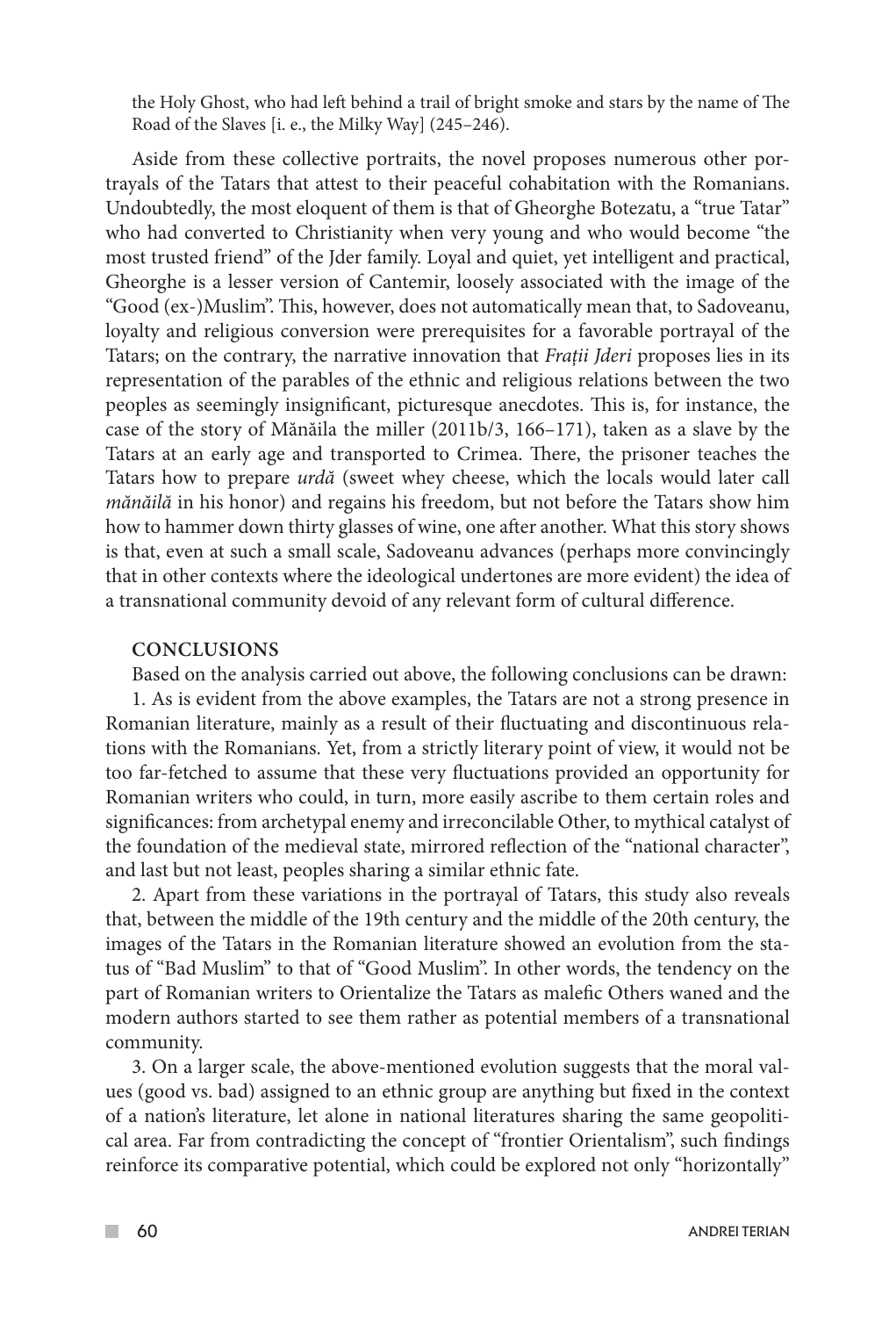(by analyzing the representation of different ethnic groups within a single national literature), but also "vertically" (by analyzing the comparative portrayal of the same ethnic group in different national literatures).

#### LITERATURE

- Alecsandri, Vasile. 1966. *Opere*, Vol. 1–2, ed. by G. C. Nicolescu Georgeta Rădulescu-Dulgheru, foreword by G. C. Nicolescu. București: Editura pentru Literatură.
- Asachi, Gheorghe. 1992. *Ruxanda Doamna. Nuvele istorice.* Afterword by Dan Horia Mazilu. București: Minerva.
- Balakaeva, Deliash. 2007. "Central Asia." In *Imagology: The Cultural Construction and Literary Representation of National Characters*, ed. by Manfred Beller – Joep Leerssen, 123–126. Amsterdam – New York, NY: Rodopi.
- Boia, Lucian. 2013. *De ce este România altfel.* 2nd edition, revised. București: Humanitas.
- Bolintineanu, Dimitrie. 1981. *Opere*, Vol. 1: *Poezii*, ed. by Teodor Vârgolici, foreword by Paul Cornea. București: Minerva.
- Casanova, Pascale. 2004. *The World Republic of Letters.* Trans. by Malcolm B. DeBevoise. Cambridge: Harvard University Press.
- Ciurtin, Eugen. 1999. "Imaginea și memoria Asiei în cultura română (1675–1928)." *Archaeus* 3, 1: 213– 449.
- Delavrancea, Barbu. 1982. *Paraziții. Nuvele și povestiri*. Foreword by Ion Buduca. București: Minerva.
- Eminescu, Mihai. 1989. *Opere 10: Publicistică*, ed. by Dimitrie Vatamaniuc. București: Editura Academiei RSR.
- Fodor, Laura Adina. 2013. "The Image of the Tatars in the Moldavian Chronicle (1662–1743) of Ion Neculce: Deconstructing Negative Representations." In *Contemporary Research in Turcology and Eurasian Studies. A Festschrift in Honor of Professor Tahsin Gemil on the Occasion of His 70th Birthday*, ed. by Stoica Lascu – Melek Fetisleam, 581–600. Cluj-Napoca: Presa Universitară Clujeană.
- Gemil, Tasin. 2009. *Romanians and Ottomans in the XIVth-XVIth Centuries*. Trans. by Remus Bejan Paul Sanders. București: Editura Enciclopedică.
- Gingrich, Andre. 1996. "Frontier Myths of Orientalism: The Muslim World in Public and Popular Cultures of Central Europe." In *Mediterranean Ethnological Summer School*, ed. by Bojan Baskar – Borut Brumen, 99–127. Piran: Institut za multikulturne raziskave.
- Gingrich, Andre. 2010. "Blame it on the Turks: Language regimes and the culture of frontier orientalism in Eastern Austria." *Diskurs – Politik –Identität/Discourse – Politics – Identity,* ed. by Rudolf De Cillia – Helmut Gruber – Michal Krzyzanowski – Florian Menz, 71–81. Tübingen: Stauffenburg.
- Gingrich, Andre. 2015. "The Nearby Frontier: Structural Analyses of Myths of Orientalism." *Diogenes*  60, 2: 60–66.
- Iordachi, Constantin. 2002. "'La Californie des Roumains': L'intégration de la Dobroudja du Nord à la Roumanie, 1878–1913." *Balkanologie* 6, 1–2: 167–197.
- Karpat, Kemal H. 1985. *Ottoman Population: 1830–1914. Demographic and Social Characteristics*. Madison: The University of Wisconsin Press.
- Karpat, Kemal H. 2002. *Studies on Ottoman Social and Political History. Selected Articles and Essays*. Leiden: Brill.
- Popescu-Ciocănel, Gheorghe. *Mahomed și opera sa*. București: n. p., 1909.
- Pucherová, Dobrota Róbert Gáfrik. 2015. "Introduction: Which Postcolonial Europe?" In *Postcolonial Europe? Essays on Post-Communist Literatures and Cultures,* ed. by Dobrota Pucherová – Róbert Gáfrik, 11–23. Leiden – Boston: Brill – Rodopi.
- Sadoveanu, Mihail. 2011. *Frații Jderi*, Vol. 1–3, ed. by Mihai Iovănel, foreword by Dumitru Micu. București: Art.